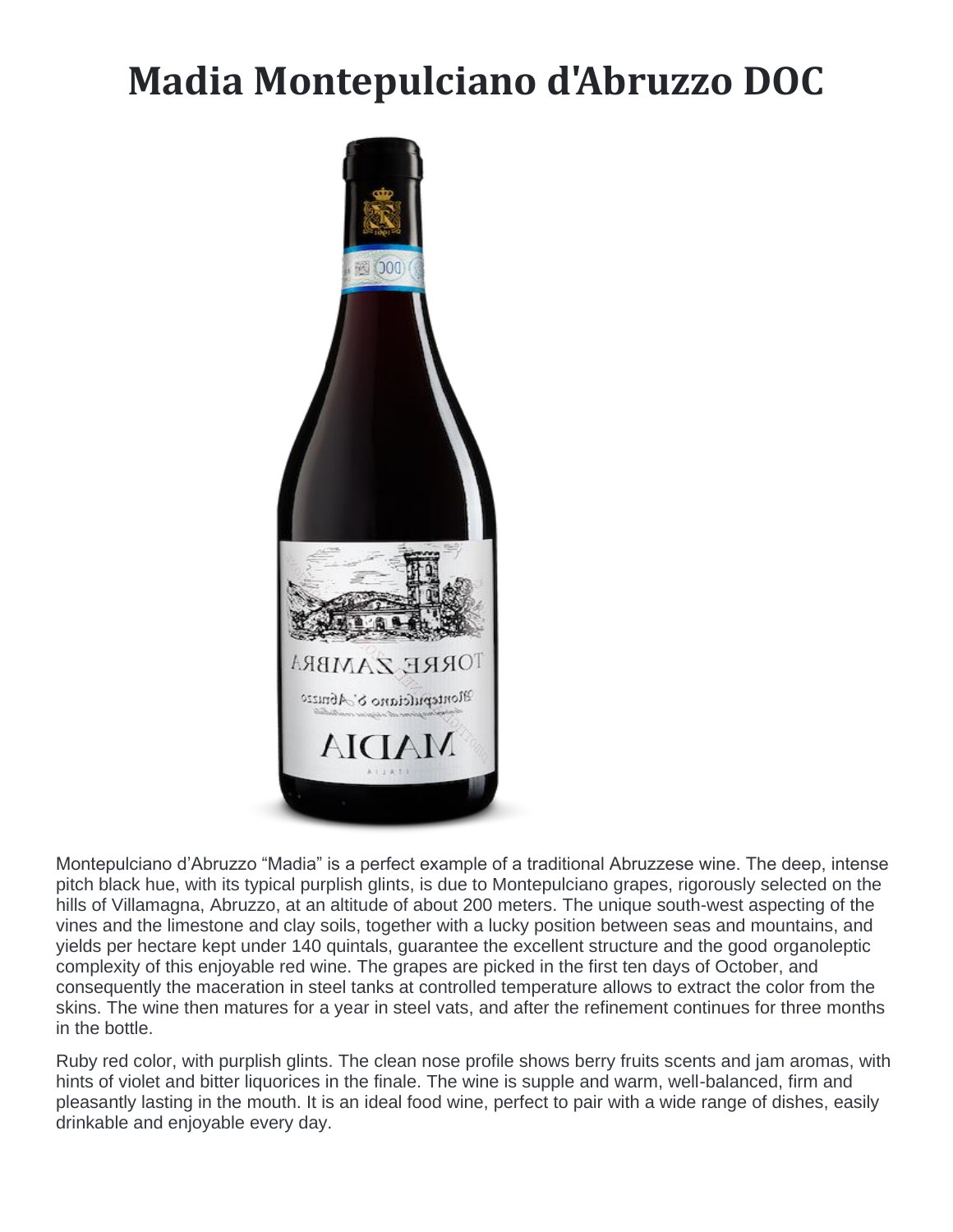## Awards

| Vintage | <b>Publication or competition</b> | <b>Rating</b> |
|---------|-----------------------------------|---------------|
| 2017    | James Suckling                    | 92/100        |

## Madia Vineyards

The Madia vineyards are the youngest of the winery with an average age of the vines between 10 and 15 years. They are located at an altitude of 120m above sea level with exposure to South and South West. From these vineyards young and drinkable wines are born, obtained with short refinements to fully express the freshness of the fruit.

## Technical Sheet

| <b>Designation:</b>       | DOC Montepulciano d'Abruzzo            |
|---------------------------|----------------------------------------|
| Varietal:                 | 100% Montepulciano d'Abruzzo           |
| <b>Training System:</b>   | Abruzzo pergola                        |
| <b>Yield per Hectare:</b> | 140 quintals                           |
| <b>Harvest Period:</b>    | first ten days of October              |
| <b>Vinification:</b>      | maceration on the skins                |
| <b>Fermentation</b>       | in stainless steel tanks at 28 - 30 °C |